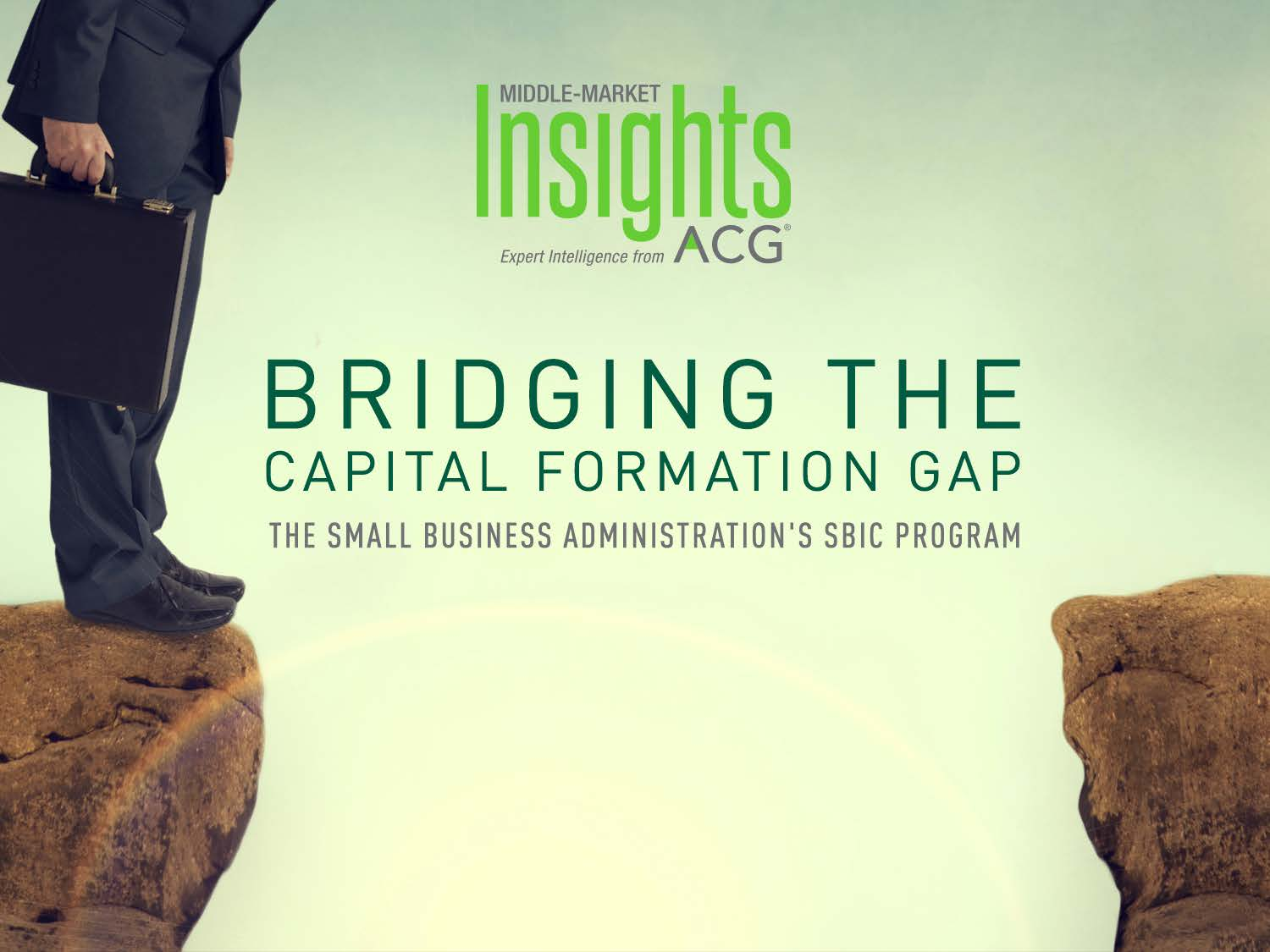

### **MODERATOR**





**SCOTT GLUCK** SPECIAL COUNSEL **DUANE MORRIS LLP** 



SAMUEL J. BOYD JR. CHIEF INVESTMENT OFFICER AND DIRECTOR OF PROGRAM DEVELOPMENT, U.S. SMALL **BUSINESS ADMINISTRATION** 



**MARK WALSH HEAD OF INNOVATION AND INVESTMENT, U.S. SMALL BUSINESS ADMINISTRATION** 



**NATE YOHANNES** SENIOR ADVISOR TO THE OFFICE OF INVESTMENT AND INNOVATION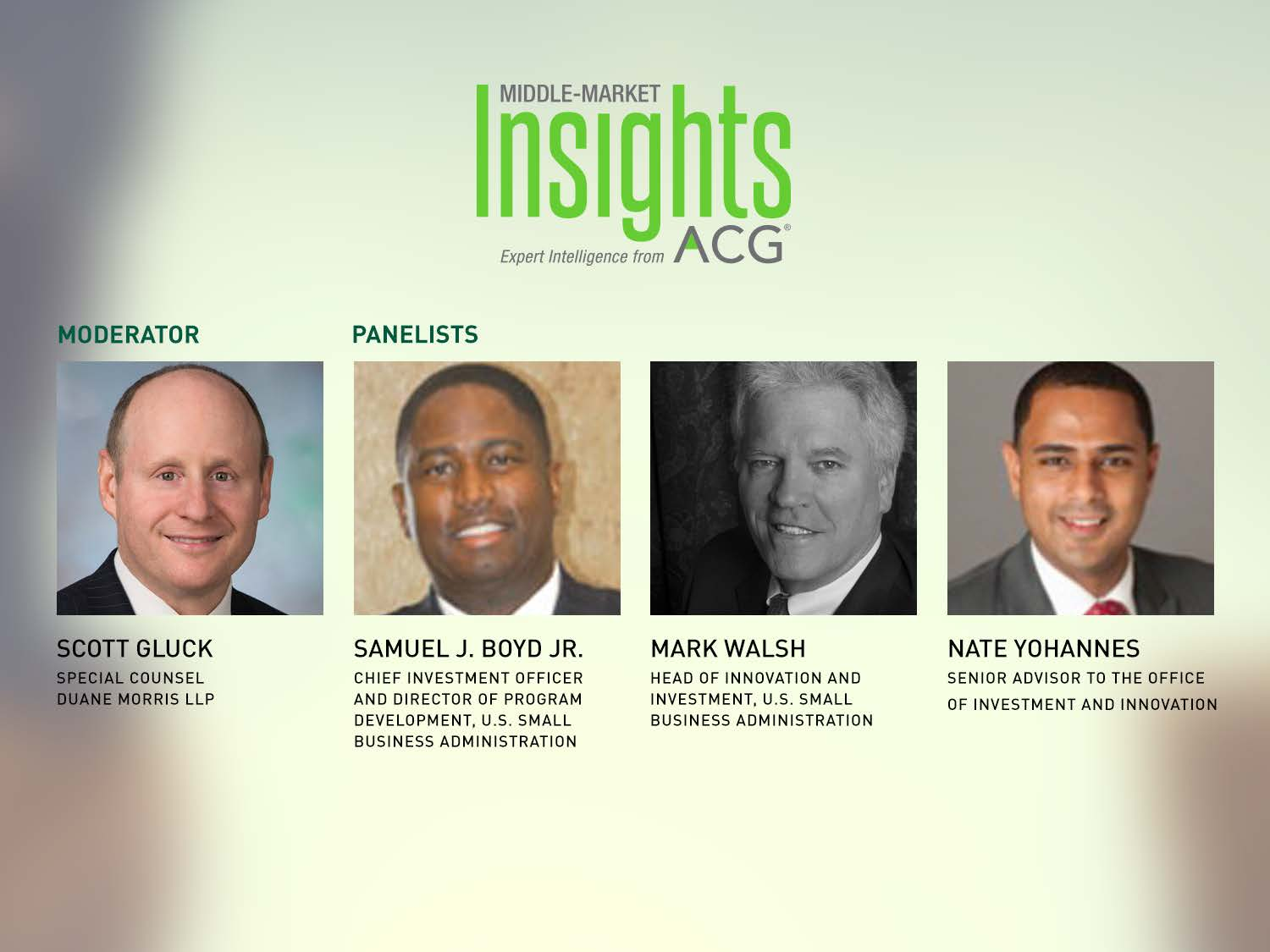# Office of Investment and Innovation *SBIC Overview*

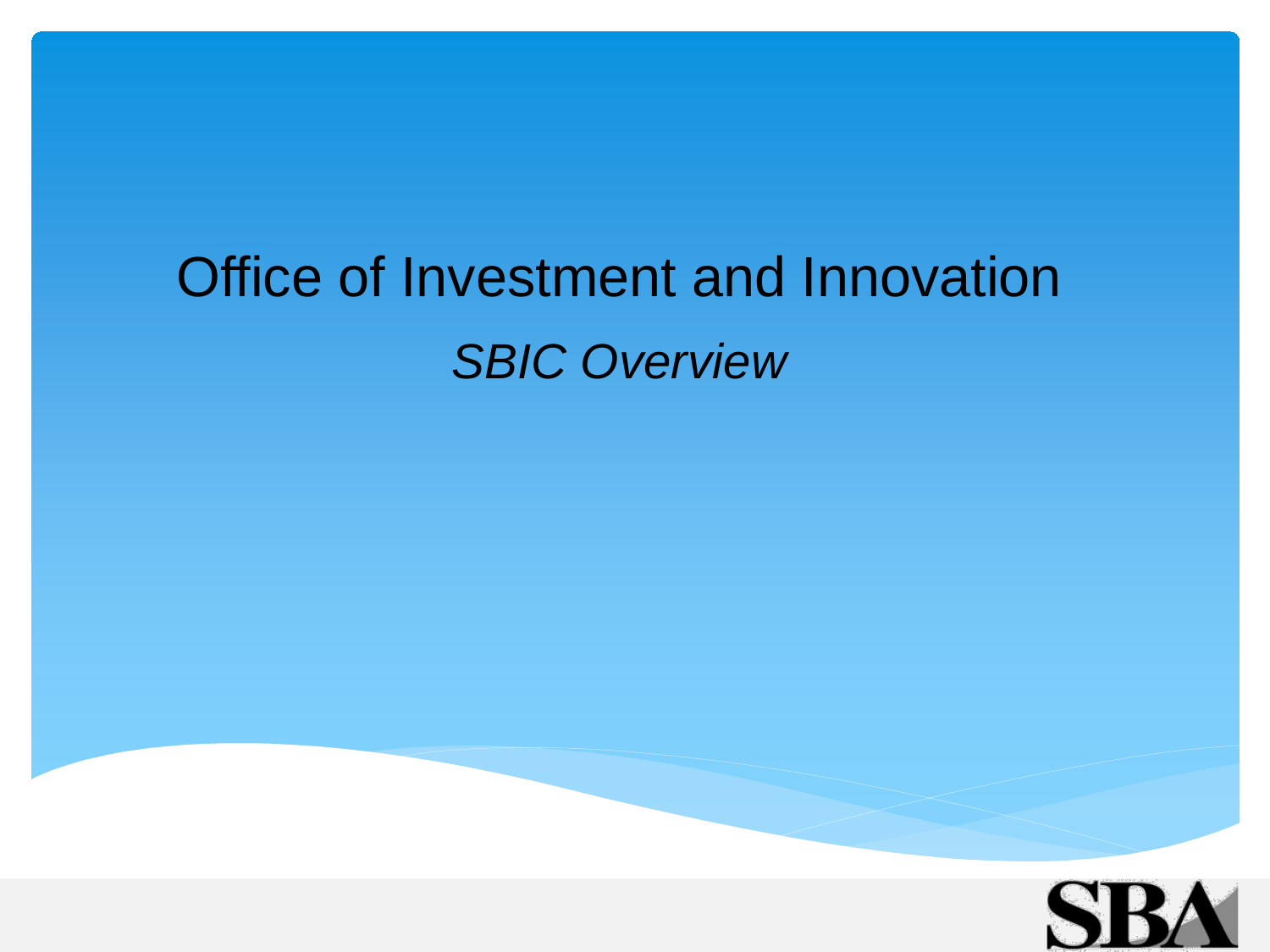# **Three "C's" and a "D"**

### **U.S. Small Business Administration | Program Area Framework**

| $C_{\text{apital}}$              | <b>Small Business Investment Companies</b><br>$7(a)$ Loans<br><b>Small Business Innovation Research</b><br>504 Loans<br><b>Small Business Technology Transfer</b><br><b>Other Credit</b><br><b>Growth Accelerator Fund Competition</b> |  |
|----------------------------------|----------------------------------------------------------------------------------------------------------------------------------------------------------------------------------------------------------------------------------------|--|
| $\mathsf{C}_{\text{ontracting}}$ | <b>Small Business Contracting</b><br>Socio-economic programs<br>Size standards<br>٠                                                                                                                                                    |  |
| Counseling                       | <b>SBA Field Network</b><br><b>SCORE</b><br><b>Small Business Development Centers</b><br>Clusters<br><b>Women's Business Centers</b><br><b>STEP</b><br><b>Veterans Business Centers</b><br>٠                                           |  |
| $\mathbf{D}_{\text{isaster}}$    | <b>Economic Injury Disaster Loans</b><br><b>Business Physical Disaster Loans</b><br>Home Physical Disaster Loans<br>٠                                                                                                                  |  |

*WITH THE SMALL BUSINESS ACT OF 1953, CONGRESS CREATED THE AGENCY, WHOSE FUNCTION IS TO "AID, COUNSEL, ASSIST AND PROTECT, INSOFAR AS IS POSSIBLE, THE INTERESTS OF SMALL BUSINESS CONCERNS."*

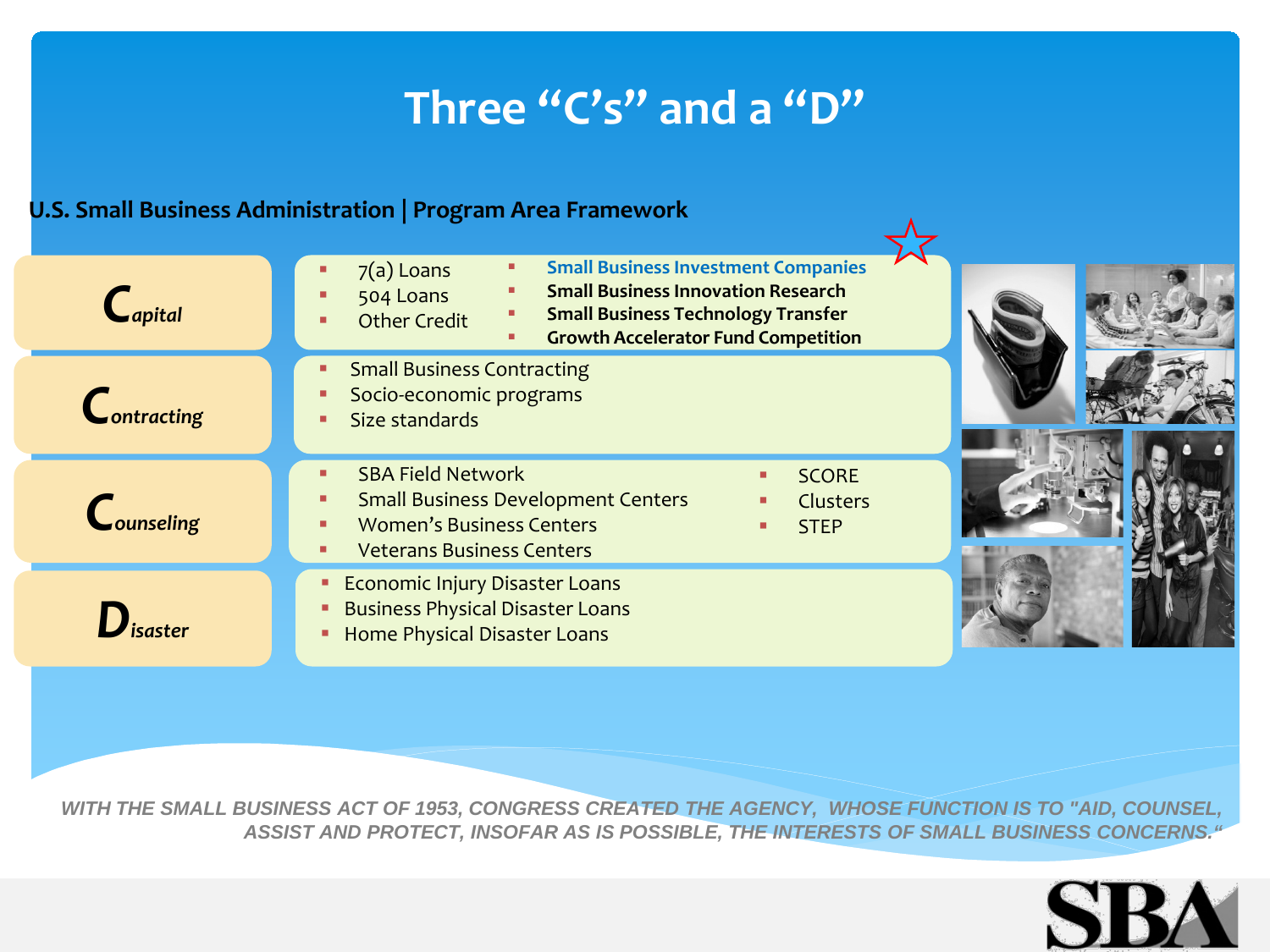# **Elevator Pitch**

**SBA's Office of Investment and Innovation (OII) leads programs that provide the high-growth small business community with access to two things: financial capital and R&D funds to develop commercially viable innovations.**

**Our work is underpinned by public-private partnerships that operate on or along a very dynamic and economically important intersection.**



**Small Business Investment Company (SBIC) Program delivers access to financial capital** *\$4 billion authorization per year | \$25 billion of assets under management | 303 active SBICs*

**Small Business Innovation Research (SBIR) and Small Technology Transfer Research (STTR) programs support the R&D + financing of cutting-edge technologies**

*\$42 billion since inception| ~\$2.5 billion annual set aside | >150,000 awards granted | ~10 patents per day*

**Innovation Programs - Supporting the American high growth entrepreneurial ecosystem** 1500 Startup, \$600m, 5000 job Growth Accelerator Fund Program | Start-Up America | Crowdfunding

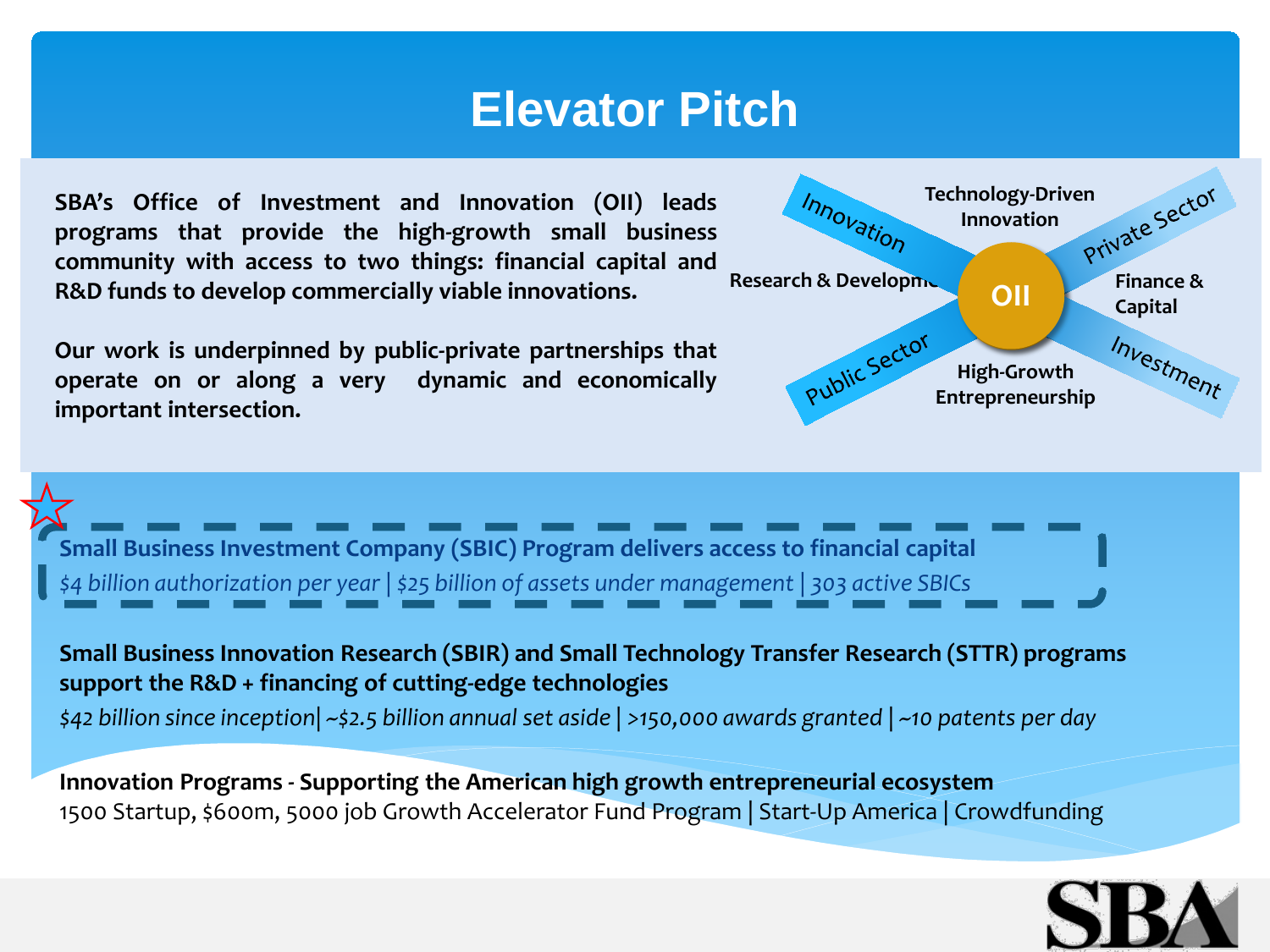## *What We Do @ 35,000 FT*

# **Broad Impact Across Our Economy**

### **Some Quick Facts**

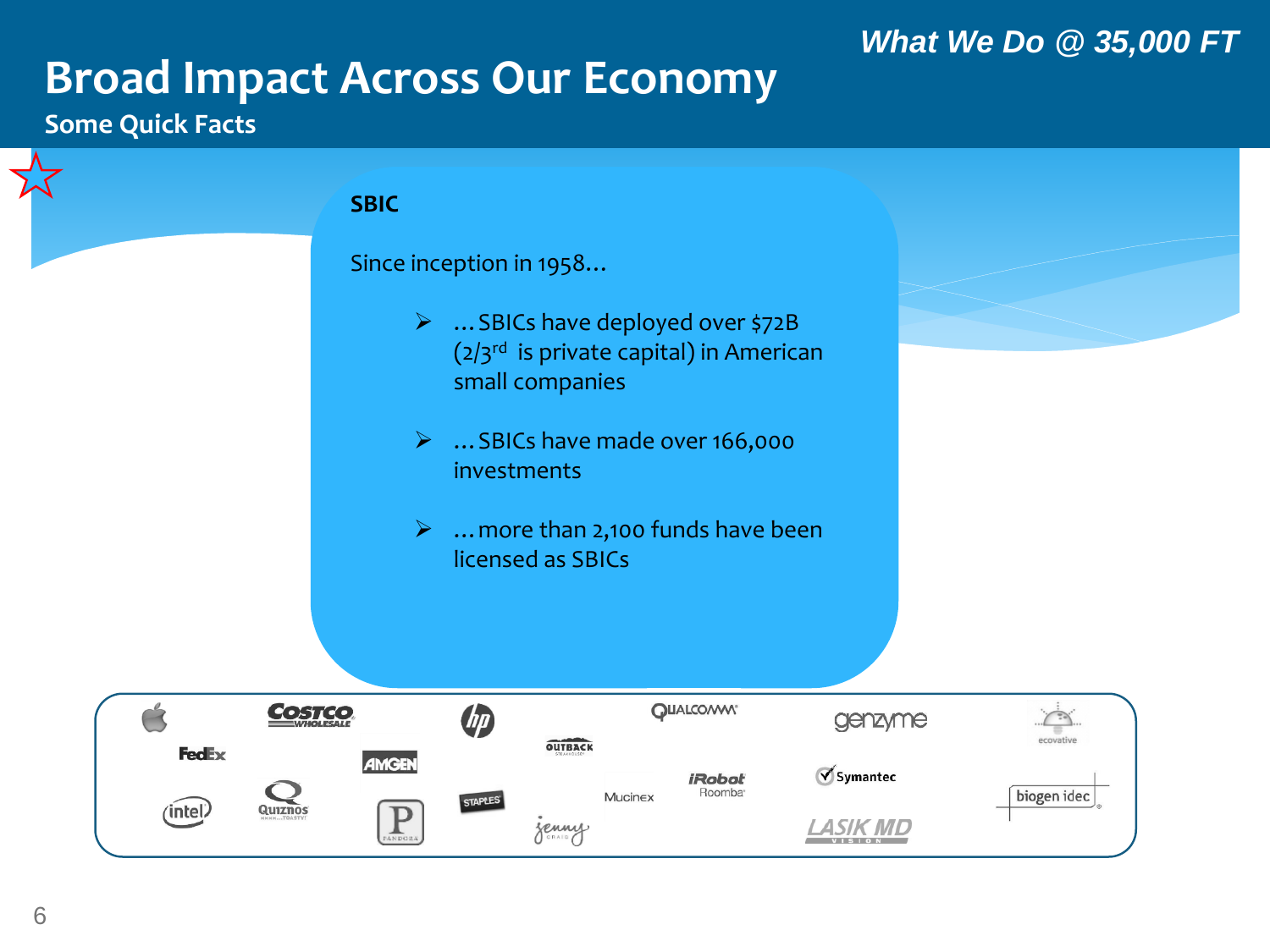# What is the SBIC Program *At-A-Glance | Program Overview*

The SBIC Program is a private equity fund of funds operation sponsored by SBA

- **Launched in 1958, SBICs have** 
	- **E** deployed more than \$72 billion of capital since its inception
	- made more than 166,000 investments
	- **I** licensed more than 2,100 funds
- SBIC program matches private capital in professionally managed funds Match is in form of a debenture typical at a ratio of 2 to 1, sometimes 3 to 1
- SBIC program can invest up to \$150 million per SBIC fund
- SBIC has congressional authorization to invest up to \$4 billion annually into SBIC funds
- **Family of funds legislation raising capital from \$225m to \$350m being reviewed @ Hill**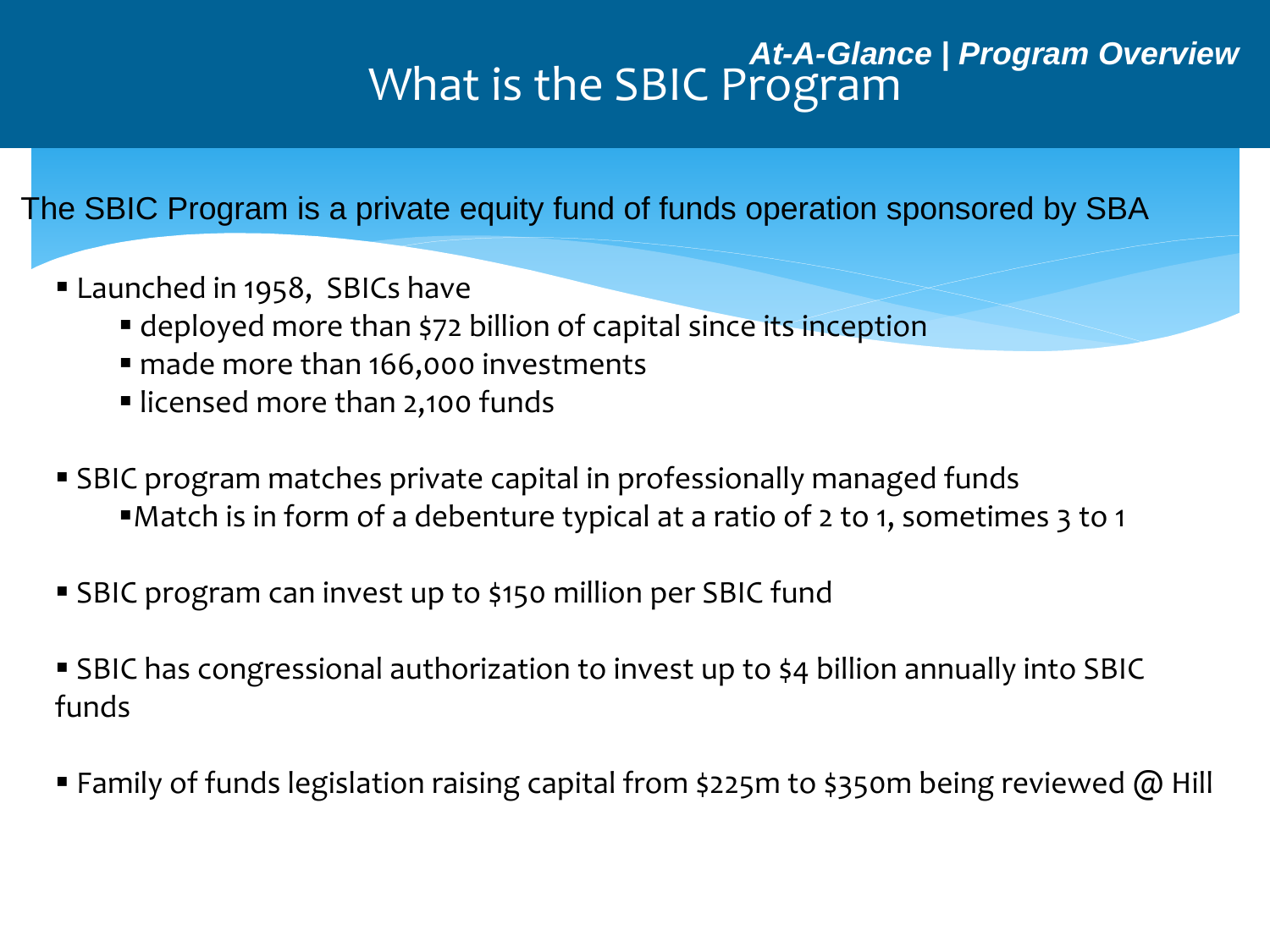# **SBIC in Brief A Diversified Portfolio**

The SBIC Program is diversified by strategy, location, industry and vintage year. This diversification helps ensure **the program continues to operate at zero subsidy.**

#### **FY 2014 & 2015 Results**

#### **55** new SBIC licenses issued

- **~\$5 billion** in new commitments
- **>2,100** small companies capitalized
	- **>\$11.5 billion** financed, back to back record years
	- **>21%** of companies < 2 yrs. old
	- **>26%** of companies are in lowto-moderate income areas or are minority-owned or womenowned businesses

#### **1st Time SBICs** more than half

About 50 out of 300 funds have a woman and/or minority in its partner ranks.

53% of financings to companies with < \$5m in EBITDA

#### **Portfolio as of 07/31/15**

- **\$25.200 billion** in assets
	- **★ \$12.873 billion** in private capital
	- **★ \$12.327 billion** in SBA leverage

#### **303 funds** in the SBIC portfolio

 **45 funds (~14%)** bank-owned or do not use SBA leverage

#### **Varied Investment Strategies**

- ▶ Senior Lending
- Mezzanine
- ▶ Leveraged Buyout
- ▶ Growth Capital
- ▶ Turnaround
- ▶ Venture Capital

#### **Impact & Early Stage Initiative**

▶ 12 Funds w/ ~\$1 billion AUM

#### **Overall Stats – 2010-2014**

**\$17.1 billion** in SBIC financings of American small businesses

- **56%** Mezzanine Debt
- **22%** debt w/ equity features
- **22%** equity/buyout/venture

#### **Industries Capitalized**

- **28%** manufacturing
- **15%** professional services
- ▶ 13% information technology
- **7%** transportation
- **7%** health & other care
- **26%** all other

#### **Geographic Diversity**

- **Investments made in 43 states**
- ▶ SBICs located across the U.S.

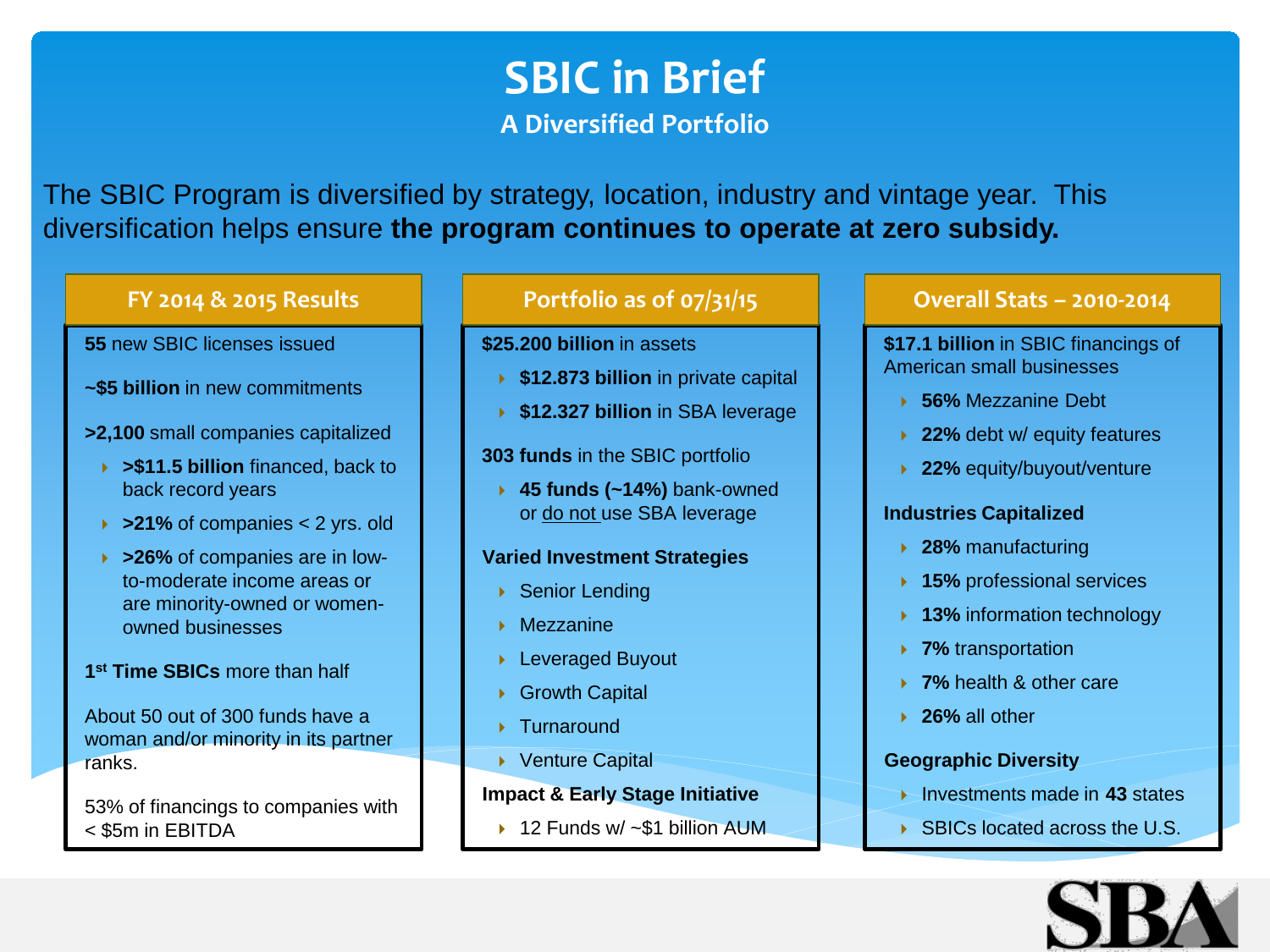# **The SBIC Public-Private Partnership at Work** *At-A-Glance | Program Overview*

The SBIC Program leverages the full faith and credit of the U.S. government to increase the pool of investment capital available to small businesses.



#### **Role of Private Investors:**

- ▶ Participate as "Limited Partners" in the SBIC
- $\triangleright$  Negotiate the fund structure and management fees with the SBIC manager
- Invest the matching funds needed for the fund to access SBAguaranteed leverage

#### **Role of SBA:**

- ▶ Assesses fund manager qualifications and licenses funds as SBICs
- ▶ Generally provides up to \$2 of government-guaranteed debt for every \$1 of private capital, up to a maximum of \$150 million
- ▶ Regulates and monitors SBICs for compliance and performance

#### **Role of SBIC Fund Managers:**

- $\blacktriangleright$  Manages all aspects of the fund, including LP relations and compliance with SBA regulations
- **Establishes investment strategy**
- $\blacktriangleright$  Identifies small business investment opportunities
- **Monitors and exits investments**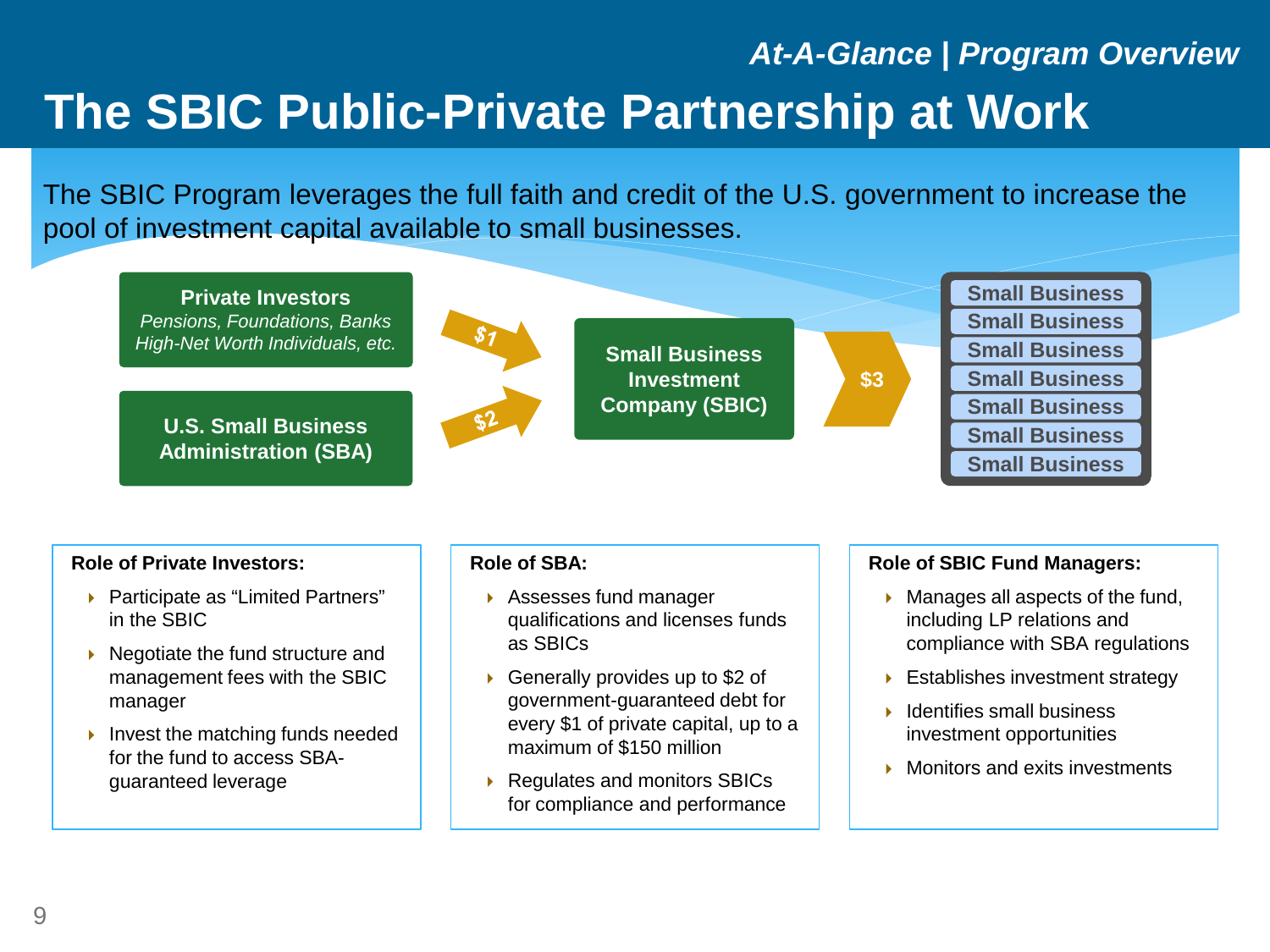# **Small Business Investment Criteria** *At-A-Glance | Program Overview*

SBA has established a basic set of investment criteria to which all SBICs must adhere. These rules ensure the SBIC Program achieves its public policy goals without imposing undue restrictions on fund operations.

- SBICs *must* invest in "small" businesses, which are defined as those with less than \$19.5 million in tangible net worth AND average after-tax income for the preceding two years of less than \$6.5 million; OR, businesses qualifying as "small" under SBA's N.A.I.C.S. Industry Code standards (generally based on annual sale or number of employees)
- SBICs *may* invest in businesses located anywhere in the U.S. or its territories
- SBICs *may* control a small business for up to seven years, or longer with SBA approval
- SBICs *may* invest using loans, equity securities or debt securities with equity features such as warrants
- SBICs *may not* invest in businesses with over 49% of their employees located outside the U.S. or its territories
- SBICs *may not* invest in project finance, real  $\mathbf{x}$ estate, farmland, financial intermediaries or passive businesses
- SBICs *may not* invest more than 10% of the  $(\mathbf{x})$ total fund in a single portfolio company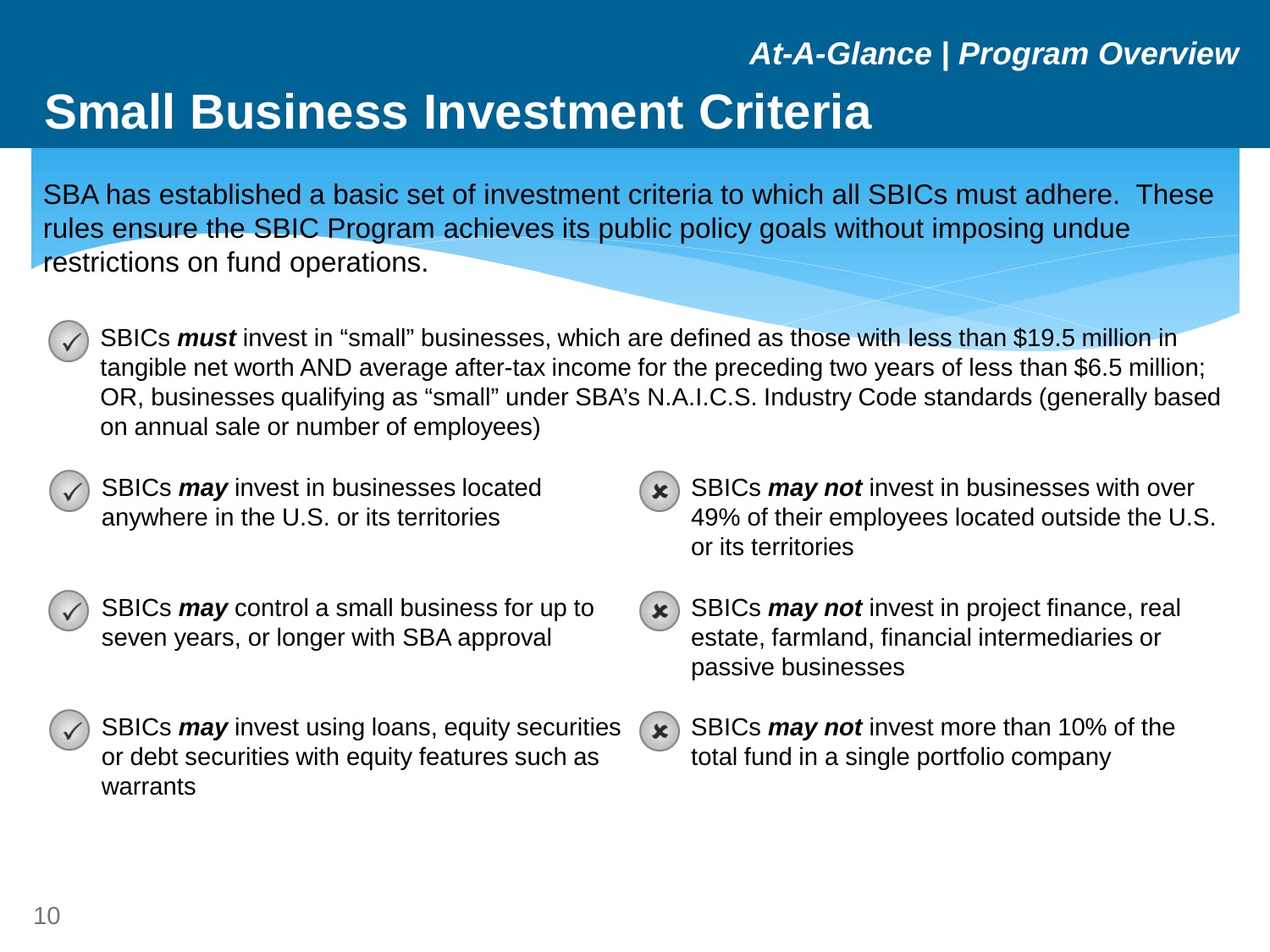# *SBIC Life Cycle*

# **SBICs from Start to Finish**

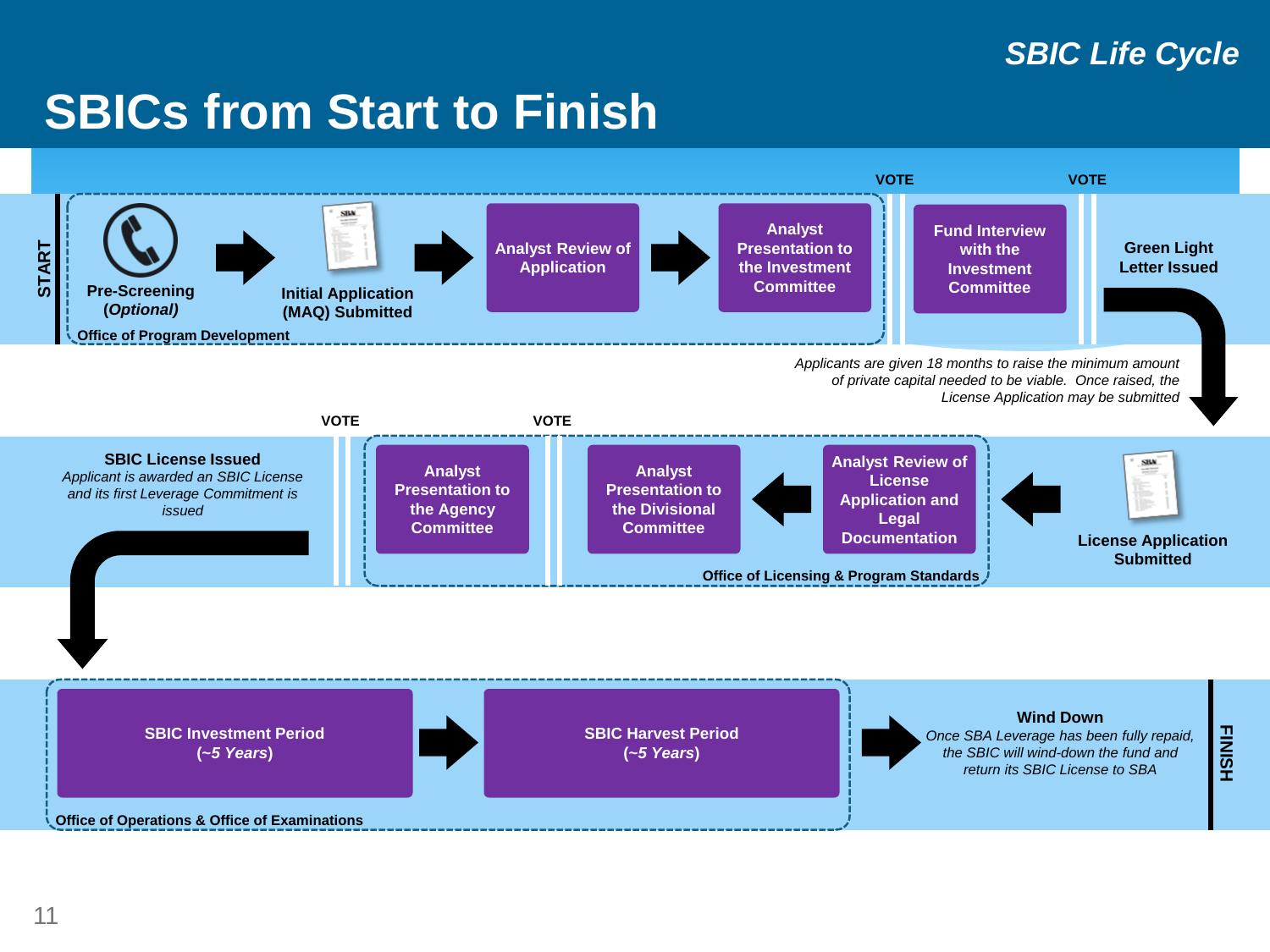# **The SBIC Investment Opportunity**

### **Benefits of Leverage**

- **Flexible Terms:** The duration of SBA's financing instruments can be easily matched up with short or long term investments.
- **Rapid Deployment of Funds:** The potential to capitalize as much as two-thirds of a fund with SBA leverage means managers spend less time fundraising and more time investing.
- **Increased Financial Scale:** SBA leverage allows funds to scale up their strategies and extend their financings to more businesses.
- **Potential for Enhanced Returns:** SBA-guaranteed capital is low cost and does not participate in profit.

### **Organizational Benefits**

- **Flexible Fund Structure:** SBICs can utilize a variety of fund structures, including "drop-down" or "sidecar" structures.
- **Exemption from SEC Registration:** SBICs are exempt from SEC registration, yet LPs benefit from SBA's careful monitoring of each fund's performance and regulatory compliance.

### **Friendly to Bank Investors**

- **Exemption from the Volcker Rule:** Bank investments in SBICs are exempt from the 3% cap set forth by the "Volcker Rule" under the Dodd-Frank Wall Street Reform and Consumer Protection Act (PL-111-203)
- **Community Reinvestment Act (CRA):** Investments in SBICs are presumed qualified for CRA credit.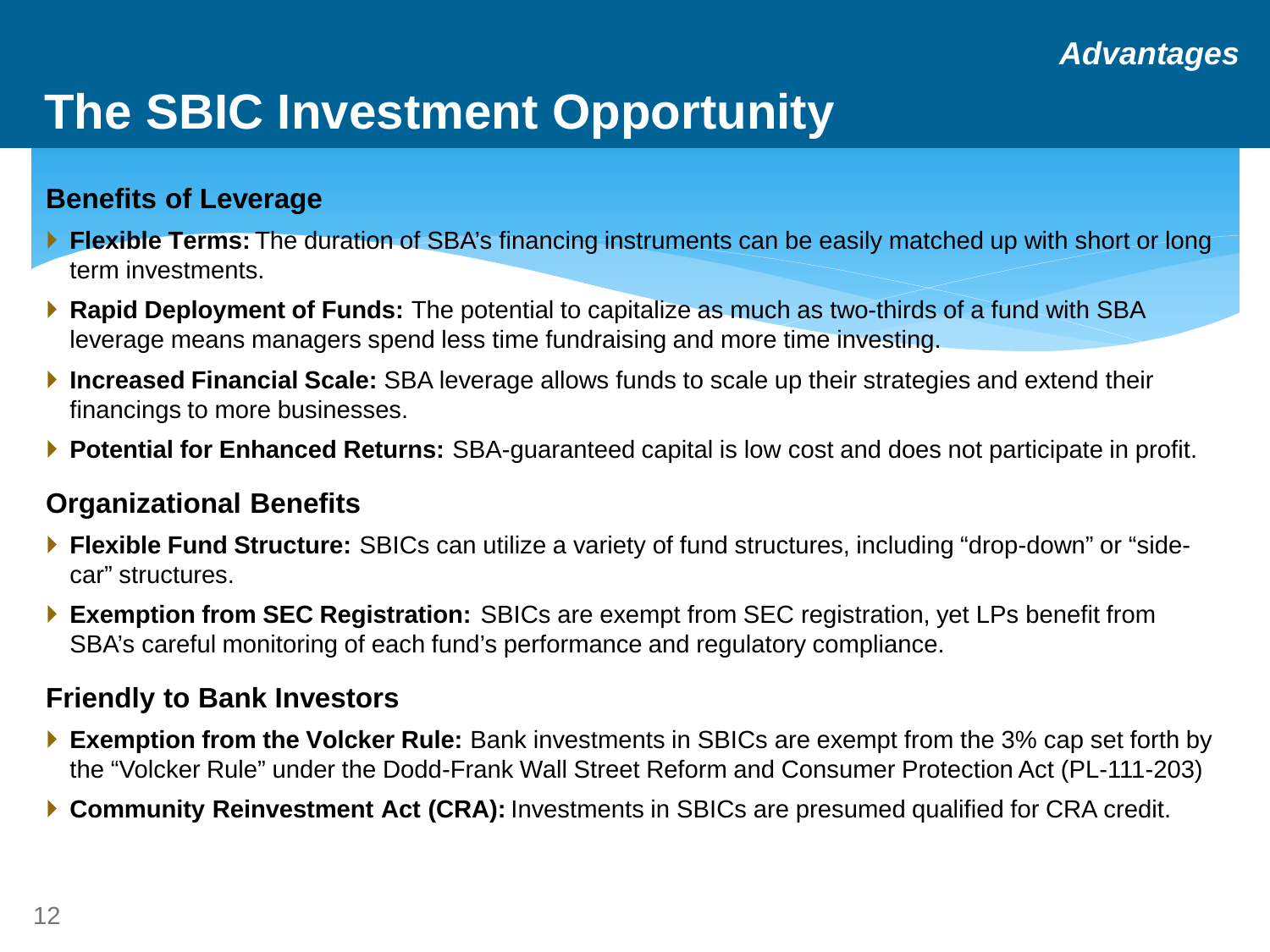# *Special Initiatives*

# **Driving Capital to Underserved Markets**

In 2011, as part of President Obama's Start-Up America Initiative, SBA announced two initiatives designed to expand the reach of the SBIC Program to underserved communities and high growth startups.



### **Impact Investment Fund**

**Committing \$200 million annually to Impact SBICs dedicated to generating social, environmental or economic impact alongside financial return.**

- ▶ Impact SBICs commit to invest at least 50% of their capital into "impact investments
- Impact SBICs may make SBA-Identified impact investments as well as Fund-Identified impact investments
- ▶ The Impact Investment Fund incorporates impact industry best practices
- Applications from Impact SBICs receive expedited processing

### **Early Stage Initiative**

**A \$1 billion initiative to help high-growth businesses obtain their first round of institutional financing.**

- $\triangleright$  Investment funds that apply for an Early Stage SBIC License commit to invest at least 50% of their capital into SBA-defined "early stage" companies.
- ▶ The Early Stage application process occurs once a year through FY2016.
- Early Stage SBICs may make use of both an Early Stage Standard Debenture and an Early Stage Discounted debenture.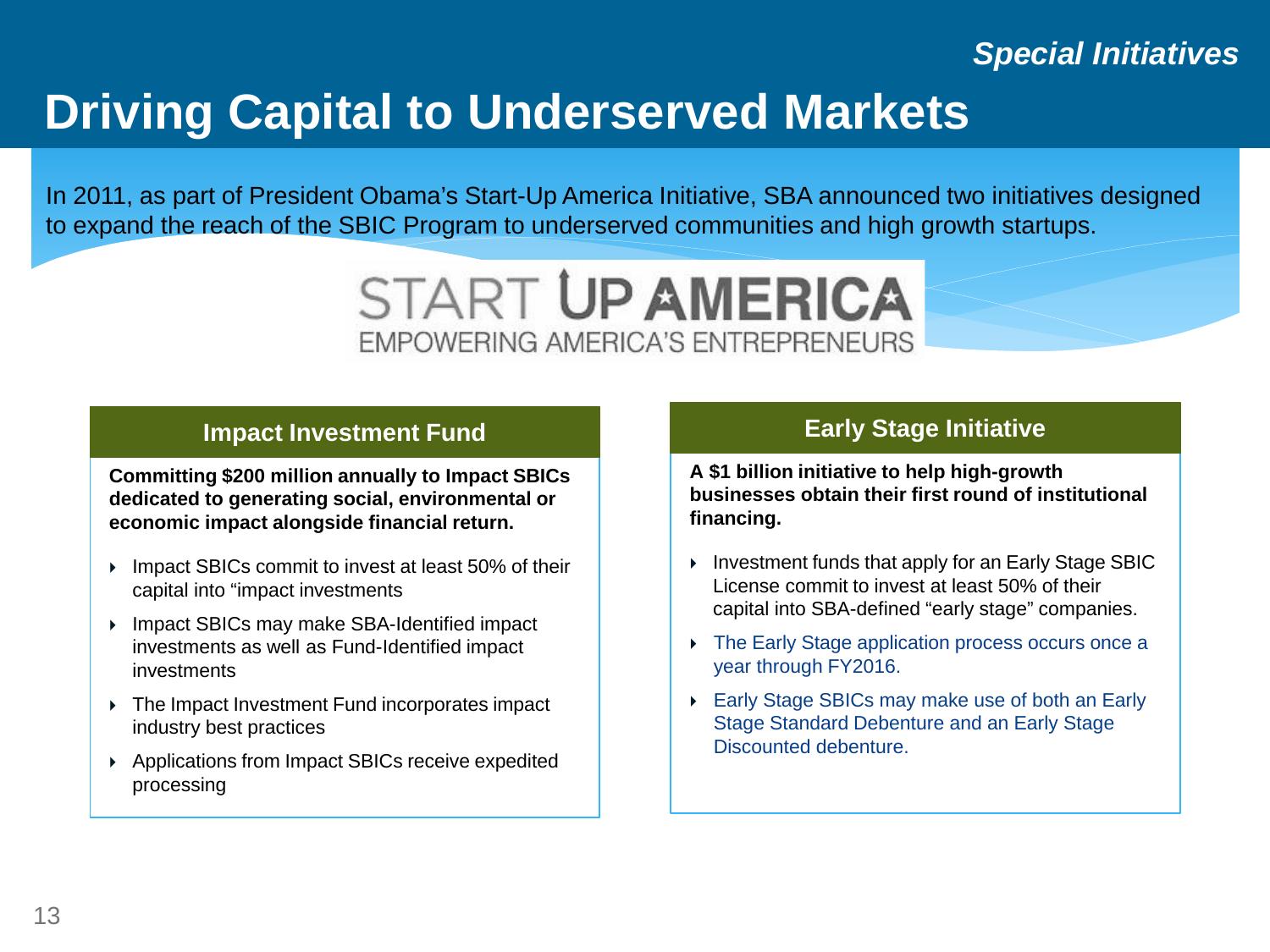# Progress to-date

The five funds SBA has licensed to date are geographically diverse and target different industries.

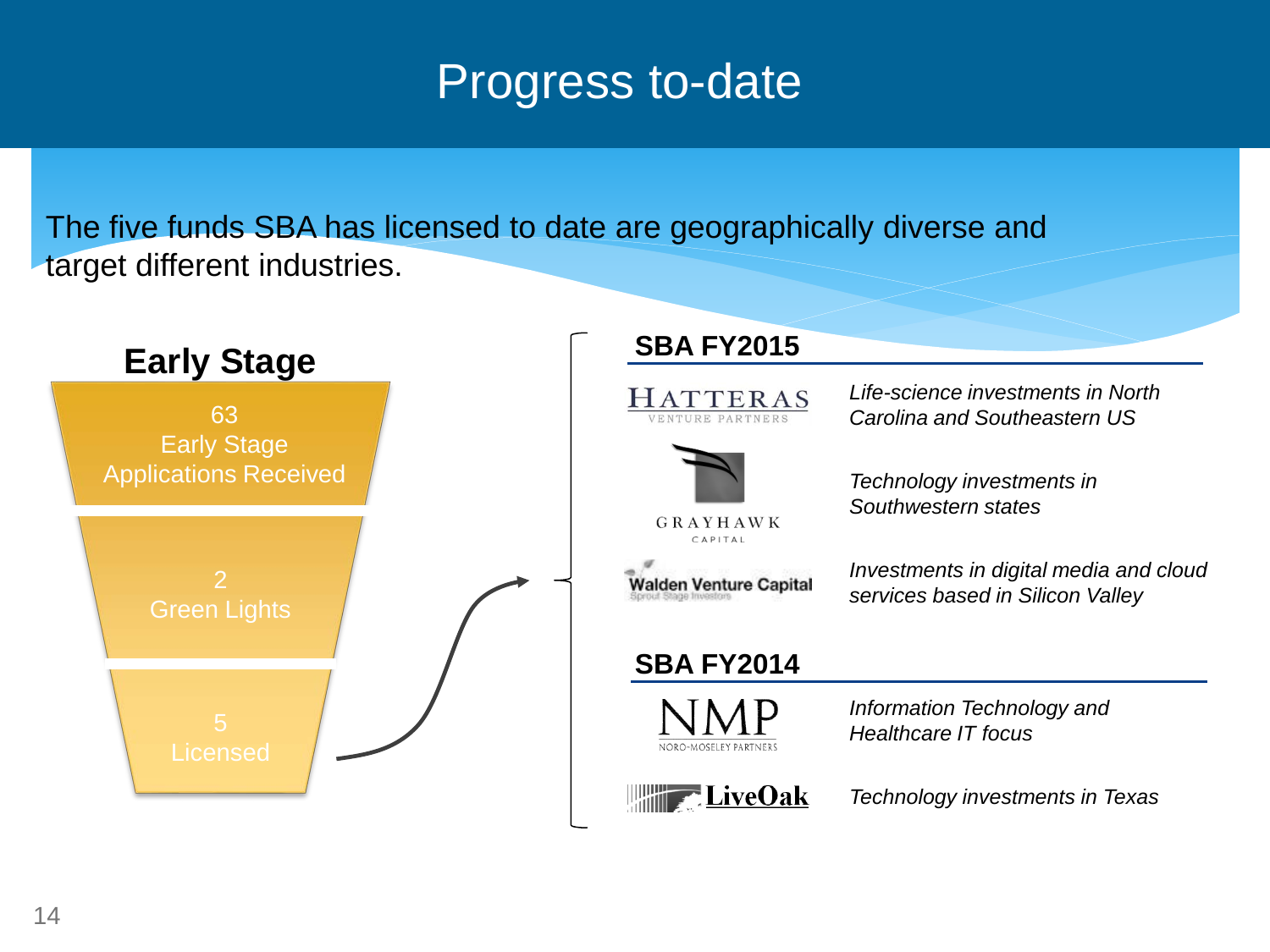# Definitions & Concepts *What is Impact Investing?*

## **The Global Impact Investing Network**

Impact investments are investments made into companies, organizations, and funds with the intention to generate measurable social and environmental impact alongside a financial return.

### **Components of Impact Investing**

### **Intentionality Intentionality**

Impact investors deploy capital with the intention of generating impact.

### **Financial Return**

Impact investors always expect a financial return, whether market rate or a simple recovery of principal.

#### **Measurement**

Impact investors commit to measure the social, environmental or economic impact of their investments.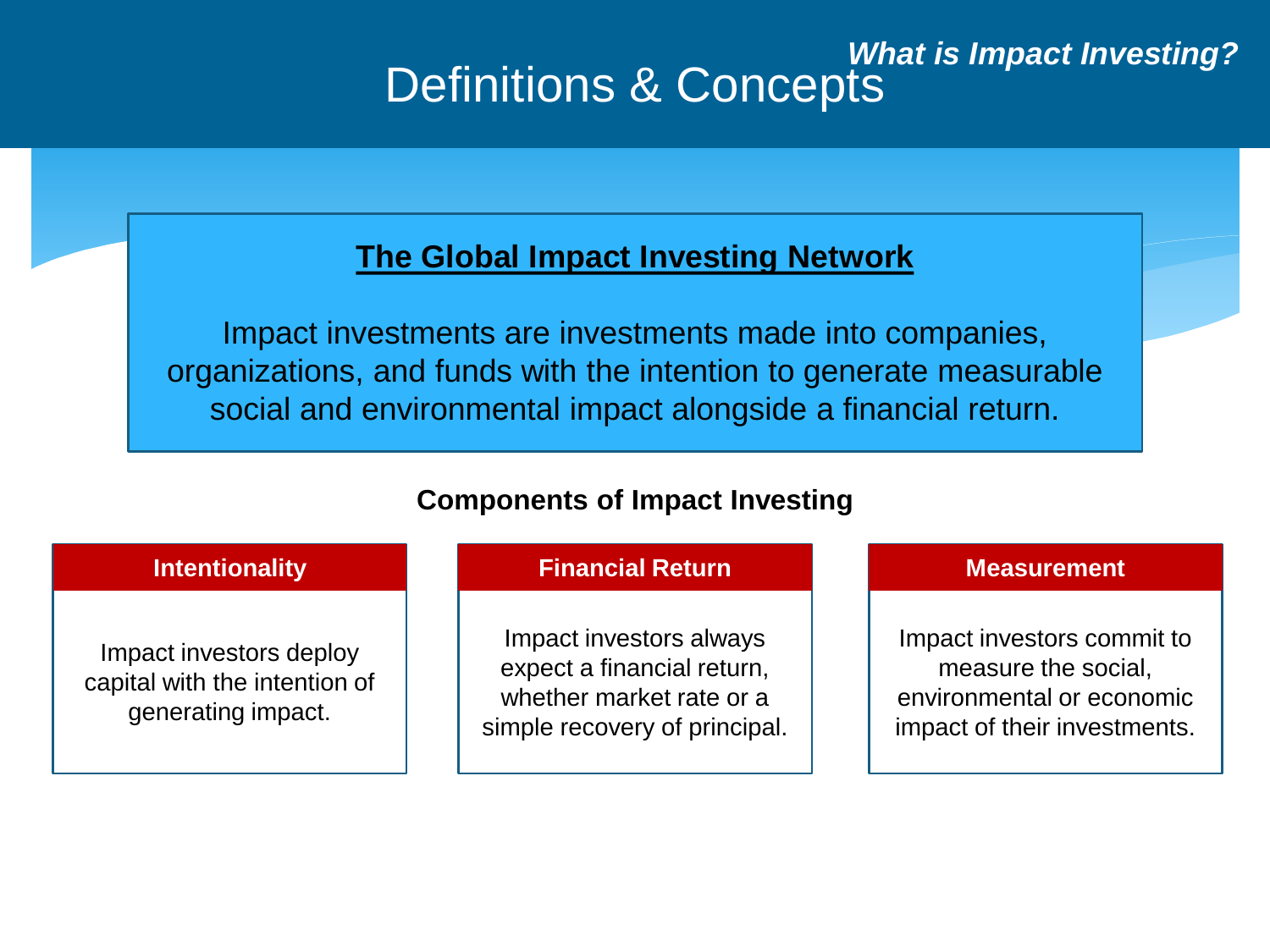# *SBA's Impact Investment Fund*

# **Impact Fund Progress To-Date**

| <b>Michigan Growth</b><br><b>Capital Partners</b> | <b>SJF Ventures III</b>           | <b>Bridges US Sustainable</b><br><b>Growth Fund</b> |
|---------------------------------------------------|-----------------------------------|-----------------------------------------------------|
| <b>Licensed</b>                                   | <b>Licensed</b>                   | <b>Licensed</b>                                     |
| 2011                                              | 2012                              | 2014                                                |
| Location                                          | Location                          | <b>Location</b>                                     |
| Detroit, MI & New York, NY                        | Durham, NC                        | New York, NY                                        |
| <b>Investment Mandate</b>                         | <b>Investment Mandate</b>         | <b>Investment Mandate</b>                           |
| Companies with nexus in Michigan                  | National growth capital strategy  | National growth capital strategy                    |
| <b>Renovus Capital Partners</b>                   | <b>Morgan Stanley Impact SBIC</b> | <b>Bluehenge Secured</b>                            |
| Licensed/Opt-In                                   | <b>Licensed</b>                   | <b>Debt SBIC</b><br><b>Licensed</b>                 |
| 2011/2014                                         | 2014                              | 2015                                                |
| Location                                          | Location                          | Location                                            |
| New York, NY                                      | New York, NY                      | New York, NY & Dallas, TX                           |
| <b>Investment Mandate</b>                         | <b>Investment Mandate</b>         | <b>Investment Mandate</b>                           |
| Education Sector (Fund-Identified)                | Loans to LMI businesses           | Regional debt strategy (LMI/Rural)                  |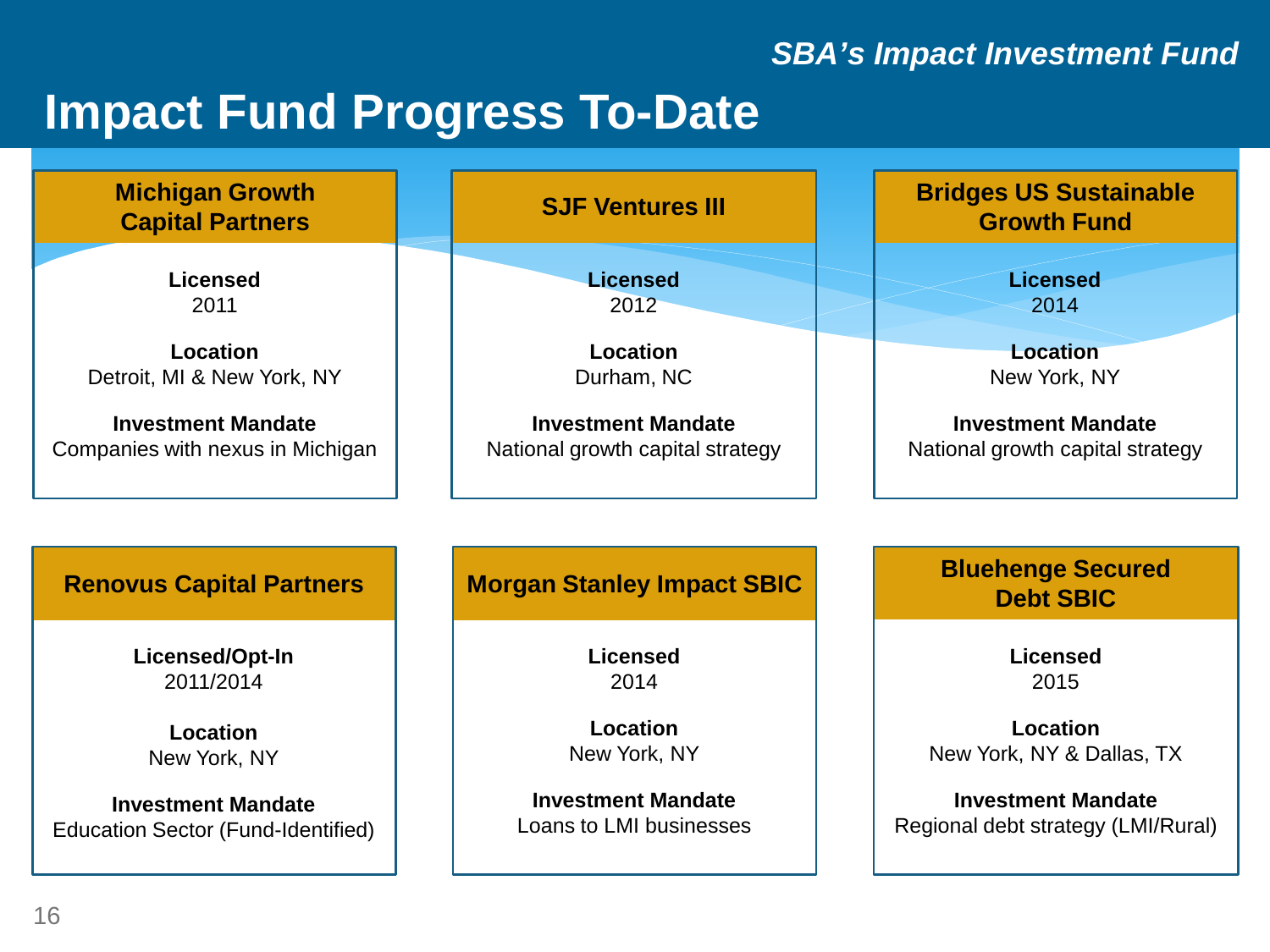# *SBA's Impact Investment Fund*

# **Impact Fund Licensed To-Date**

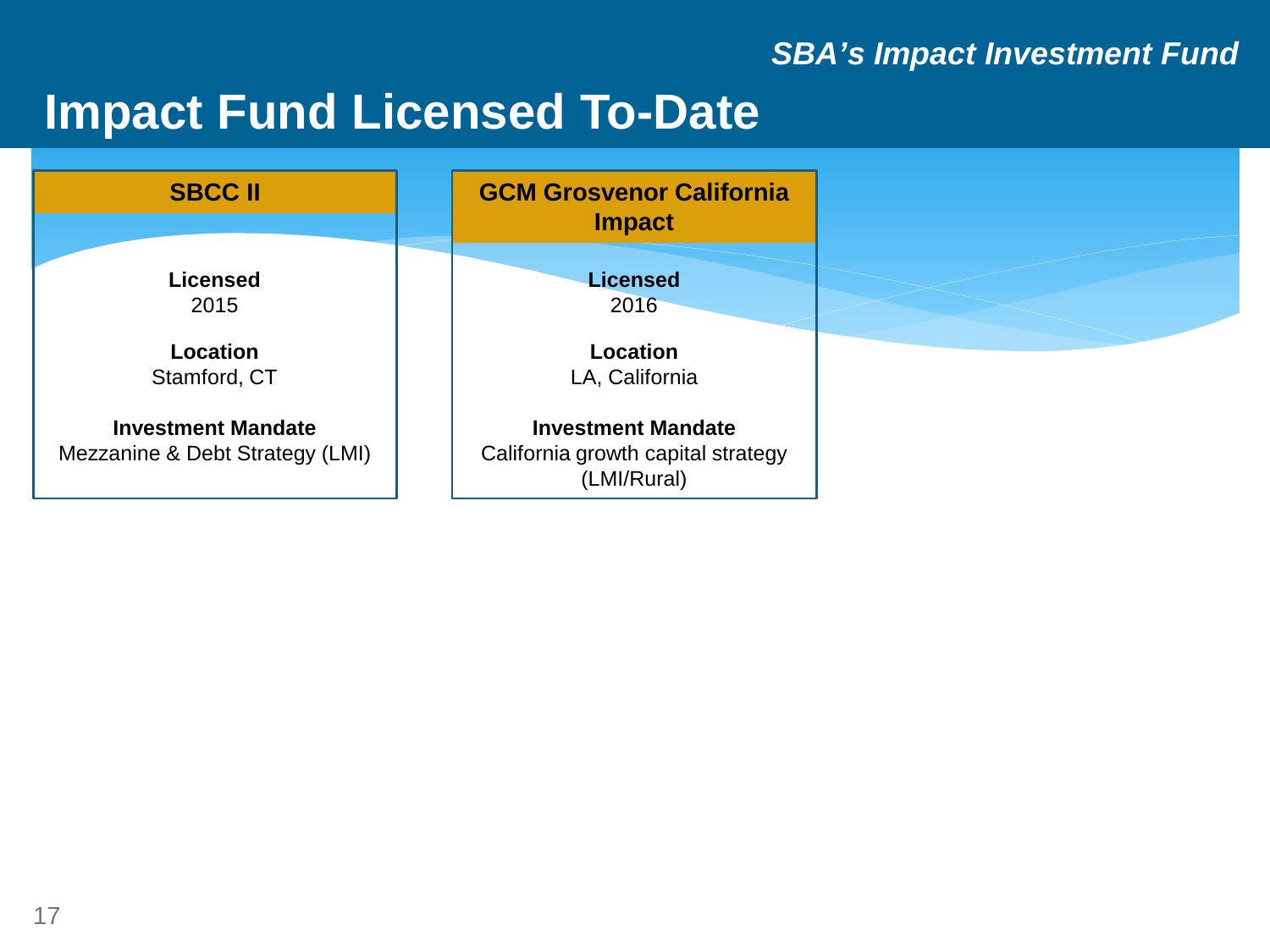# **Learn More**

#### **[AMERICAN BANKERS ASSOCIATION](http://www.occ.gov/topics/community-affairs/publications/insights/insights-sbic.pdf)**

[http://www.americanbanker.com/magazine/124\\_04/volcker-rule-brings-sbics-back-in-vogue-1066822-1.html](http://www.americanbanker.com/magazine/124_04/volcker-rule-brings-sbics-back-in-vogue-1066822-1.html)

**[COMPTROLLER OF THE CURRENCY | ADMINISTRATOR OF NATIONAL BANKS | US DEPARTMENT OF TREASURY](http://www.occ.gov/topics/community-affairs/publications/insights/insights-sbic.pdf)** <http://www.occ.gov/topics/community-affairs/publications/insights/insights-sbic.pdf>

#### **[US SMALL BUSINESS ADMINISTRATION](http://www.sba.gov/category/lender-navigation/sba-loan-programs/sbic-program-0)**

[Overall: http://www.sba.gov/category/lender-navigation/sba-loan-programs/sbic-program-0](http://www.sba.gov/category/lender-navigation/sba-loan-programs/sbic-program-0) Impact: <https://www.sba.gov/content/impact-investment-fund-overview>

Library of Congress Study: https://www.sba.gov/blogs/sba-partners-library-congress-analyze-sbics-economic-impact





Helping Meet the Capital Needs of America's Small Business Since 1958

| <b>ISBND</b>                                                     |                                                                                                                                                                                                                                                                                                                                                                                                                                                                                                                                                                                                                                                                                                 | Key Initiatives                             |
|------------------------------------------------------------------|-------------------------------------------------------------------------------------------------------------------------------------------------------------------------------------------------------------------------------------------------------------------------------------------------------------------------------------------------------------------------------------------------------------------------------------------------------------------------------------------------------------------------------------------------------------------------------------------------------------------------------------------------------------------------------------------------|---------------------------------------------|
| · Smark Morrange                                                 |                                                                                                                                                                                                                                                                                                                                                                                                                                                                                                                                                                                                                                                                                                 | Early Race Initiative                       |
| <b>Program Conview</b>                                           |                                                                                                                                                                                                                                                                                                                                                                                                                                                                                                                                                                                                                                                                                                 | Impact In wressed Punit                     |
| . Senata antitarra                                               |                                                                                                                                                                                                                                                                                                                                                                                                                                                                                                                                                                                                                                                                                                 |                                             |
| <b>ARA PARKETS</b>                                               |                                                                                                                                                                                                                                                                                                                                                                                                                                                                                                                                                                                                                                                                                                 | Energy Senatop Debenture                    |
| · Sa interior                                                    |                                                                                                                                                                                                                                                                                                                                                                                                                                                                                                                                                                                                                                                                                                 |                                             |
| 1 Each Supervision                                               | Impact Investment Fund                                                                                                                                                                                                                                                                                                                                                                                                                                                                                                                                                                                                                                                                          |                                             |
| · mast mastness fund                                             |                                                                                                                                                                                                                                                                                                                                                                                                                                                                                                                                                                                                                                                                                                 | Latest Opdates                              |
| Inpart<br><b>Pundrumt Fund</b><br>Overview                       | Impact Investment Fund Overview                                                                                                                                                                                                                                                                                                                                                                                                                                                                                                                                                                                                                                                                 | <b>ESC Overacio Papers</b>                  |
| texts Strip<br><b>Lipanong IB/a</b><br>mast fund                 | De most inestmes fursives autorez niers 2011 as set of a seres of effors acrossive<br>figure governments autochte großt and de eigenwitsfillereitet insect masting<br>PAUSY, ROUND USIR ESPAI BUSINES PLASTARY COYONY COCO POWER THE PICKY.                                                                                                                                                                                                                                                                                                                                                                                                                                                     | Policy & Decorate Changes<br>CECT Science   |
| ligativate.<br><b>Publishers</b>                                 | Azio males rough). I 222 milion infecte all- guarantes e empa commitmente a allegal to<br>EDGINE AND ART HOUSE                                                                                                                                                                                                                                                                                                                                                                                                                                                                                                                                                                                  | COONesse or \$200.                          |
| Expertent Linesung<br>trinsatilitis                              | P.2014 SBA empirision expense of the insectious meetings are publisher an updated<br>to impact inactment Function: which is a single for download paper.                                                                                                                                                                                                                                                                                                                                                                                                                                                                                                                                        | Serverical Stor                             |
| reachinerigii.<br><b>Hassingment</b>                             | Impact Investment Fund Policy                                                                                                                                                                                                                                                                                                                                                                                                                                                                                                                                                                                                                                                                   | <b>GET Program Looke, Resort</b><br>334     |
| Drectury of movies                                               | Opels of the Fund; Generating Impact and Developing an Industry                                                                                                                                                                                                                                                                                                                                                                                                                                                                                                                                                                                                                                 |                                             |
| <b>IBCs</b><br><b>PEAR PULLER</b><br>lam.ros<br><b>Ing large</b> | The primary goal of the Impact Kuns arts hard sacharize impact SBCs that seems Dimension.<br>francismos/vifurtnic mentre, and () general measurely social environmental practicisms<br>mixed, minutes the impact fungines appointed to the limited mixed master country.<br>INVESTIGATION CONTINUES INTO A 17YO F REPORT OF A 17YO F REPORTED                                                                                                                                                                                                                                                                                                                                                   | <b>Clubck Links</b><br>Anderson, Force      |
| Determines                                                       | The EBC Programmas a long traton of onungroup measure capital to smartall uncertained                                                                                                                                                                                                                                                                                                                                                                                                                                                                                                                                                                                                           | <b>GC Pilley Salaton</b>                    |
| <b>KG</b>                                                        | communities and is most innocence of the country that winter sector Great                                                                                                                                                                                                                                                                                                                                                                                                                                                                                                                                                                                                                       |                                             |
| Contentile                                                       | very EBCs and were on to finance some officials turned considerance, such as looks. Fectivans<br>Catto TVLTVLSSC Programs mout entervalor decorative passats happen charmats these                                                                                                                                                                                                                                                                                                                                                                                                                                                                                                              | Custom's Reports                            |
| Applicating to be any static                                     | anal qualvas suceses econes. Must of the president infrastructure on a linear calculation                                                                                                                                                                                                                                                                                                                                                                                                                                                                                                                                                                                                       |                                             |
| Operating art (BP)                                               | captal resurry situations for on-size at to a good \$80s.                                                                                                                                                                                                                                                                                                                                                                                                                                                                                                                                                                                                                                       |                                             |
| Investigation (SED)                                              | communication that accepts consumed heartwooders and accept<br>amanging and pitantials transformative approach to small such associated investments                                                                                                                                                                                                                                                                                                                                                                                                                                                                                                                                             | Contact Information                         |
| Illio Naccura Univer-                                            | yers useran about less taustinoid and and and an equipment unsers unance<br>bicaus manatein in appt remains abstituacions. With expires impactSBC<br>locals. We constitute it winning that content the resingence and at environmental of<br><b><i>ASSISTENTIAL GENERAL TAXABLE STATES</i></b>                                                                                                                                                                                                                                                                                                                                                                                                  | 400 Startment GM bin Floor<br>Hannest 20221 |
| Review the USD Register                                          |                                                                                                                                                                                                                                                                                                                                                                                                                                                                                                                                                                                                                                                                                                 | Brieg 197,000,020 E.mail                    |
| Feature of the lines.<br><b>Duschen</b>                          | Overview of the Impact investment Fund                                                                                                                                                                                                                                                                                                                                                                                                                                                                                                                                                                                                                                                          | audicities gu                               |
|                                                                  | Darret Itanses SBC paes. Hyaet SBC Law bouse exturies on financing US arrait<br>bushess, subtle interest controllers to be a state of the financial<br>potein Troat in extracts' inference sello appel TDA in agreed conversant in<br>happing of the affords to general state are entity of and the range of<br>SRCs on an expected best.<br>The most functional plents offer function programs field by the mention make selec-<br>of insurancepes, insuralistic was the second of survivance in exercent tension<br>· Sliversfectrast nearers must \$800 ne actuer inearers great-<br>focuse or maing pa-accross Still-partifies inpact in approve a repriced around<br>fareware to executive |                                             |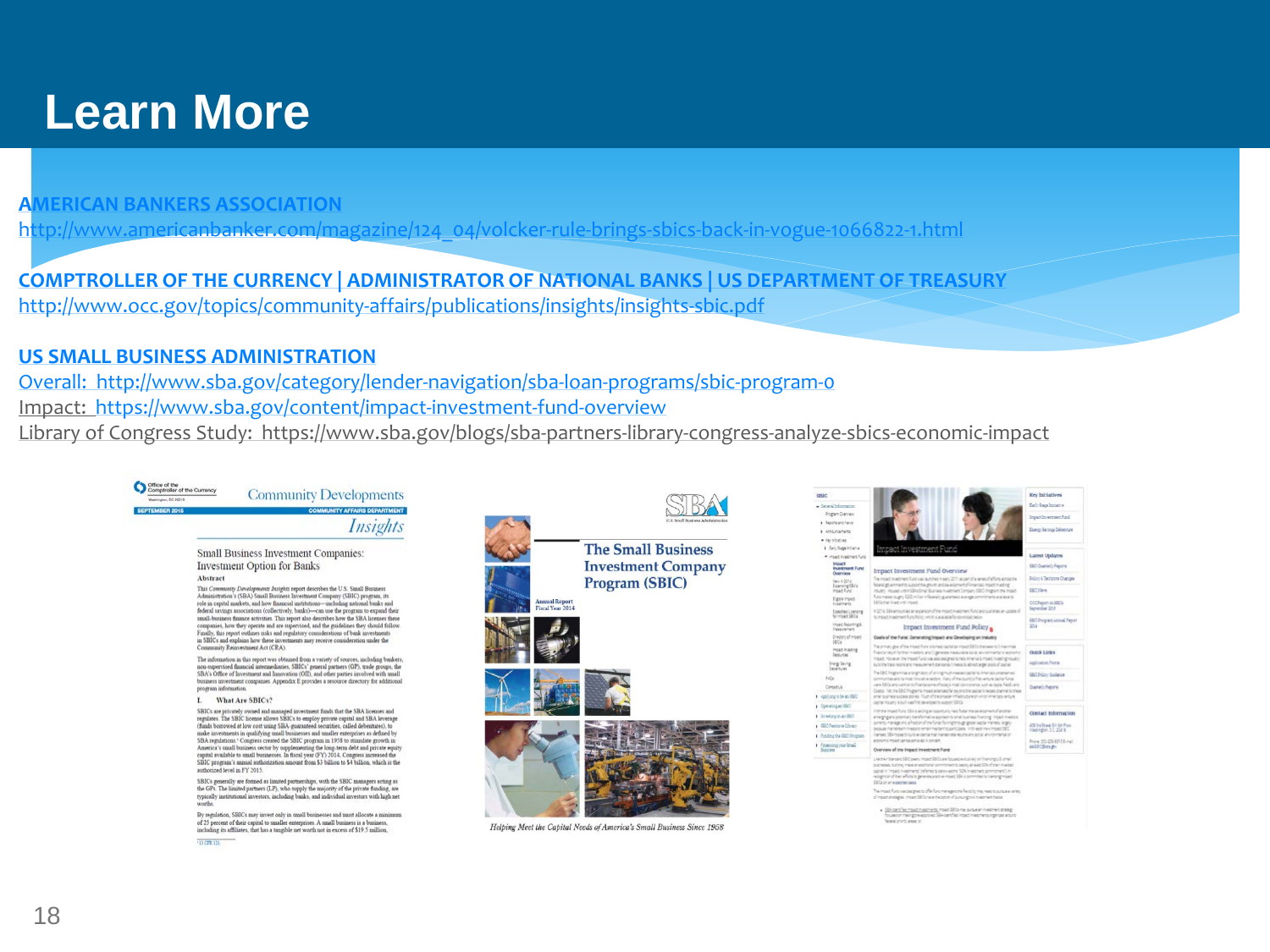# **Contact Us**

### **U.S. Small Business Administration**

Office of Investment & Innovation 409 3rd St., SW Suite 6300 Washington, DC 20416

### **For Questions about the SBIC Program:**

Samuel J. Boyd, Jr. Chief Investment Officer & Director of Program Development (202) 205-7546 Samuel.boyd@sba.gov

**Visit Us Online:** www.sba.gov/inv